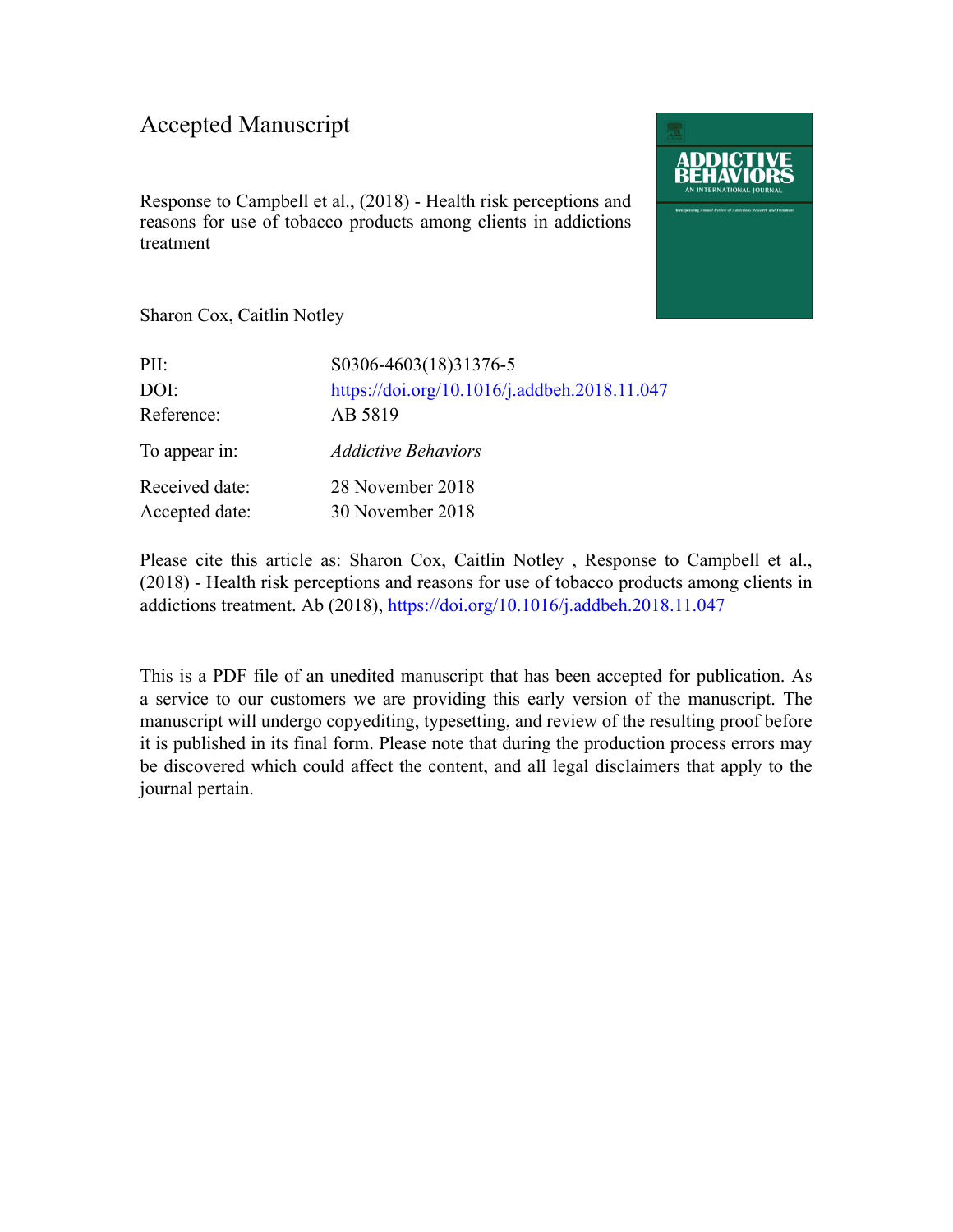#### **Response to Campbell et al., (2018) - Health risk perceptions and reasons for use of tobacco**

#### **products among clients in addictions treatment**

Dr Sharon Cox, Dr Caitlin Notley

Dr Sharon Cox

Centre for Addictive Behaviours Research, London South Bank University

Coxs15@lsbu.ac.uk

Dr Caitlin Notley

Addictions Research Group, Norwich Medical School, University of East Anglia

c.notley@uea.ac.uk

RCCEPTED MANUSCRIPT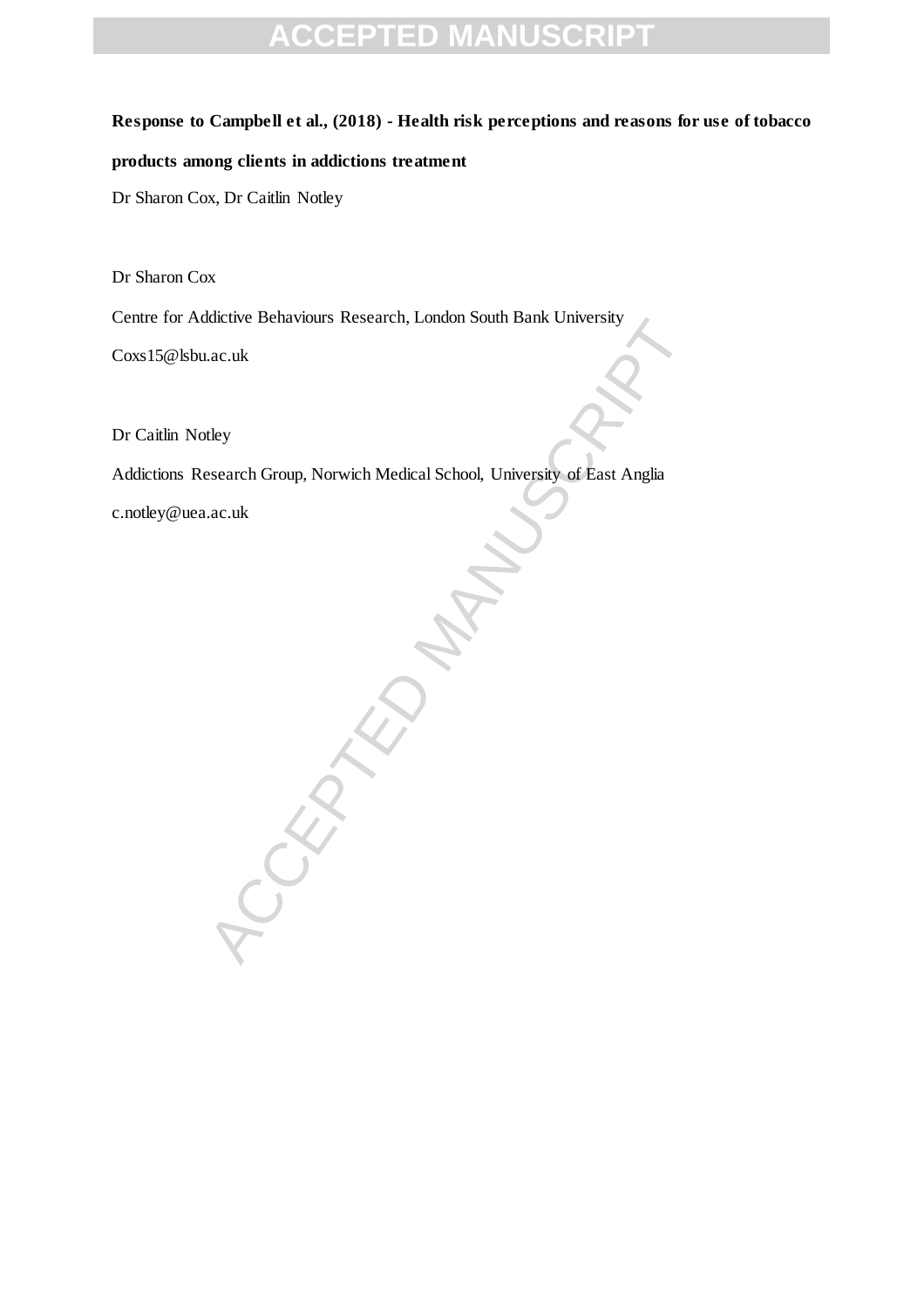Campbell et al. (2018) paper focuses on an important issue, smoking amongst those seeking treatment for substance use disorder (SUD). The paper examines rates of use, health perceptions and reasons for use of tobacco and nicotine containing products in order to examine variables associated with product use. Smoking prevalence rates amongst those dependent on illicit substances is incredibly high (Thurgood, McNeill, Clark-Carter & Brose, 2016), and higher than other minority groups (Chang et al., 2011), having shown little change over time, and with little indication of future decline. Understanding how best to facilitate tobacco cessation for adults with SUD is a priority.

Eveni, Can's-Carter & Biose, 2010), and ingiter dari outer innormy g<br>aving shown little change over time, and with little indication of<br>g how best to facilitate tobacco cessation for adults with SUD is a priorit<br>esearch fo In line with research focused on other vulnerable groups there is some evidence of a desire to quit smoking (Twyman, Bonevski, Paul & Bryant, 2014), as well as some current use of alternative tobacco and nicotine products (Baggett, Campbell, Chang & Rigotti., 2016). 26.5% of participants' report e-cigarette use in past 30 days. The two top reasons for this are using e-cigarettes 'at times when can't smoke' and 'to quit/reduce tobacco'. This suggests that this group are willing to engage with attempting positive behavioural change, but have lacked support to do so (Gentry, Craig, Holland & Notley, 2017). The discussion of the Campbell et al., article states that reviews agree that more randomised control trials (RCTs) are needed to ascertain whether e-cigarettes are an effective tobacco cessation method (e.g., Kalkhoran & Glantz, 2016). They also conclude that the continual use of nicotine is another issue which requires consideration.

For the time being, the weight of evidence of the effectiveness of e-cigarettes as a tobacco cessation aid is dwarfed in comparison to RCTs of behavioural, pharmacological and nicotine replacement therapies (NRTs). Our scientific assumption is that e-cigarettes should be subject to the same research process and rigour as these treatments in order to 'prove their worth', regardless of the fact that e cigarettes are not necessary seen as a medical 'treatment'. There are two fundamental, both practical and humane, reasons as to why this perspective deserves to be challenged.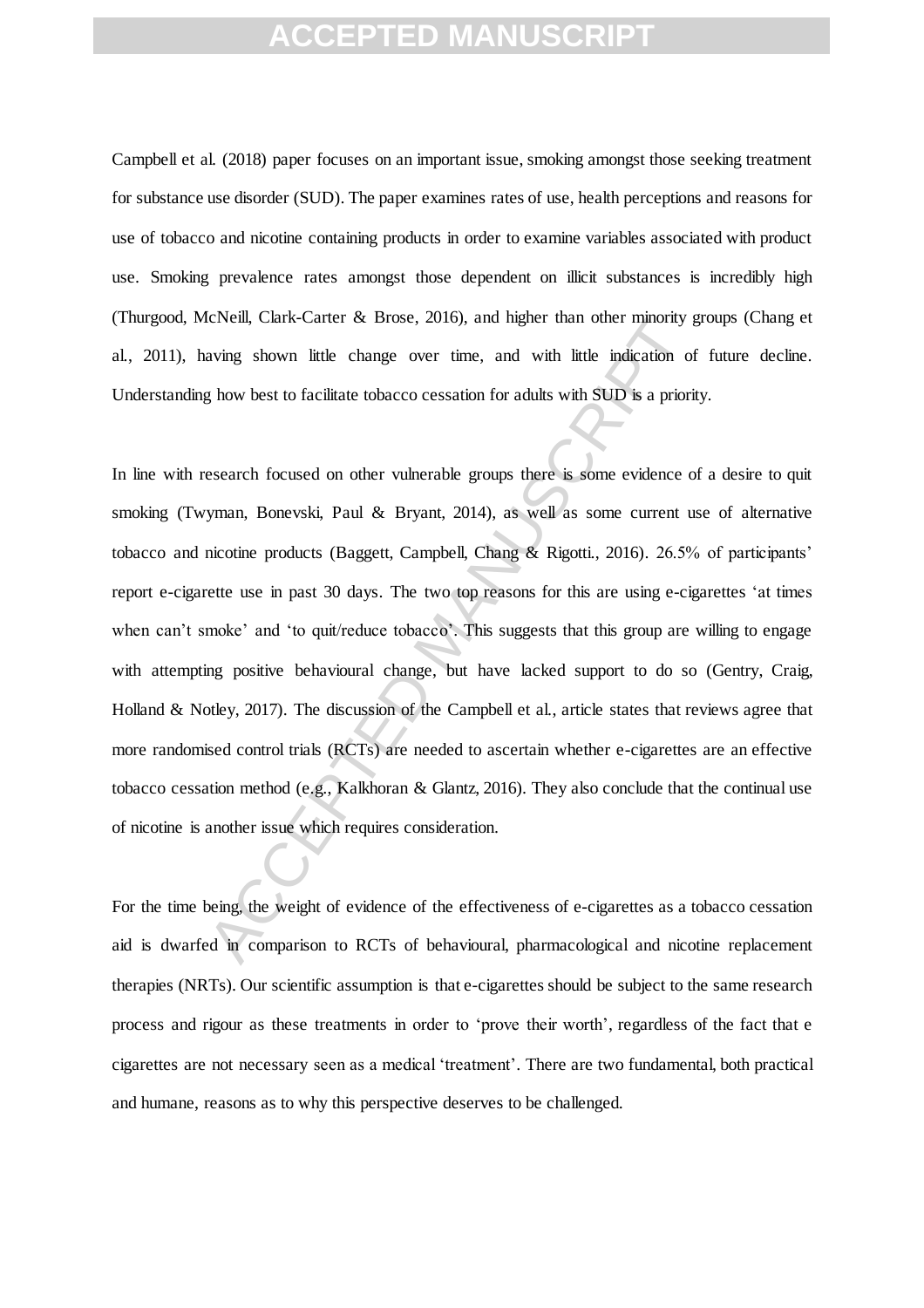The first relates to the potential to reduce harm sooner. Compared to combustible tobacco, e-cigarettes are a far less harmful alternative (McNeill et al., 2018), and studies in mid-to long-term users show a reduction in toxicant and carcinogen exposure when users completely switch (e.g., Shahab et al., 2017). There is also evidence that they can double quit rates (Hartmann-Boyce, Begh & Aveyard, 2018). From conceptualisation, through to data dissemination, RCT's are always lengthy. At the same time, smoking continues to cause premature death and disease, which is particularly unevenly distributed amongst populations experiencing multiple health inequalities. Traditional tobacco cessation aids (NRTs; behavioural support) and policies (taxation, point of sale advertising bans) can be considered to have had little impact on the most deprived. Therefore, because e-cigarettes offer considerable potential to reduce harm, even under pessimistic scenarios (Levy et al., 2018), their use for smokers should always be encouraged.

CONDITE: So Cate Perhature teath and thesese, which is partimony amongst populations experiencing multiple health inequalities. Tra<br>
So (NRTs; behavioural support) and policies (taxation, point of sale adve<br>
1 to have had The second issue is one that needs wider consideration amongst the tobacco research community. Traditional methods of investigation too often mean those presenting with multiple confounding variables are excluded. In the event that studies do focus on minority groups, the most vulnerable and deprived populations do not easily fit with the requirements of RCTs for standardised intervention delivery, fidelity, and sometimes onerous data collection and assessment procedures. Longer follow up times are particularly difficult for the most deprived; as an example the homeless are often transient and moving between areas. Those who are dependent on illicit substances may drift in and out of treatment services and may intentionally or unintentionally be difficult to contact. A further point of consideration is that because of high levels of tobacco dependence in those with comorbid mental health needs, there may be an extensive period of 'dual-use' (use of both tobacco and an ecigarette), thus any effects on cessation with an e-cigarette may seem inferior at follow-up compared to healthy adults.

E-cigarettes, or other reduced risk nicotine products, are unlikely to be the solution to smoking amongst the groups raised here alone. It is more likely that a combination of nicotine containing products, combined with support, will be required to fulfil a complex mix of physiological, social and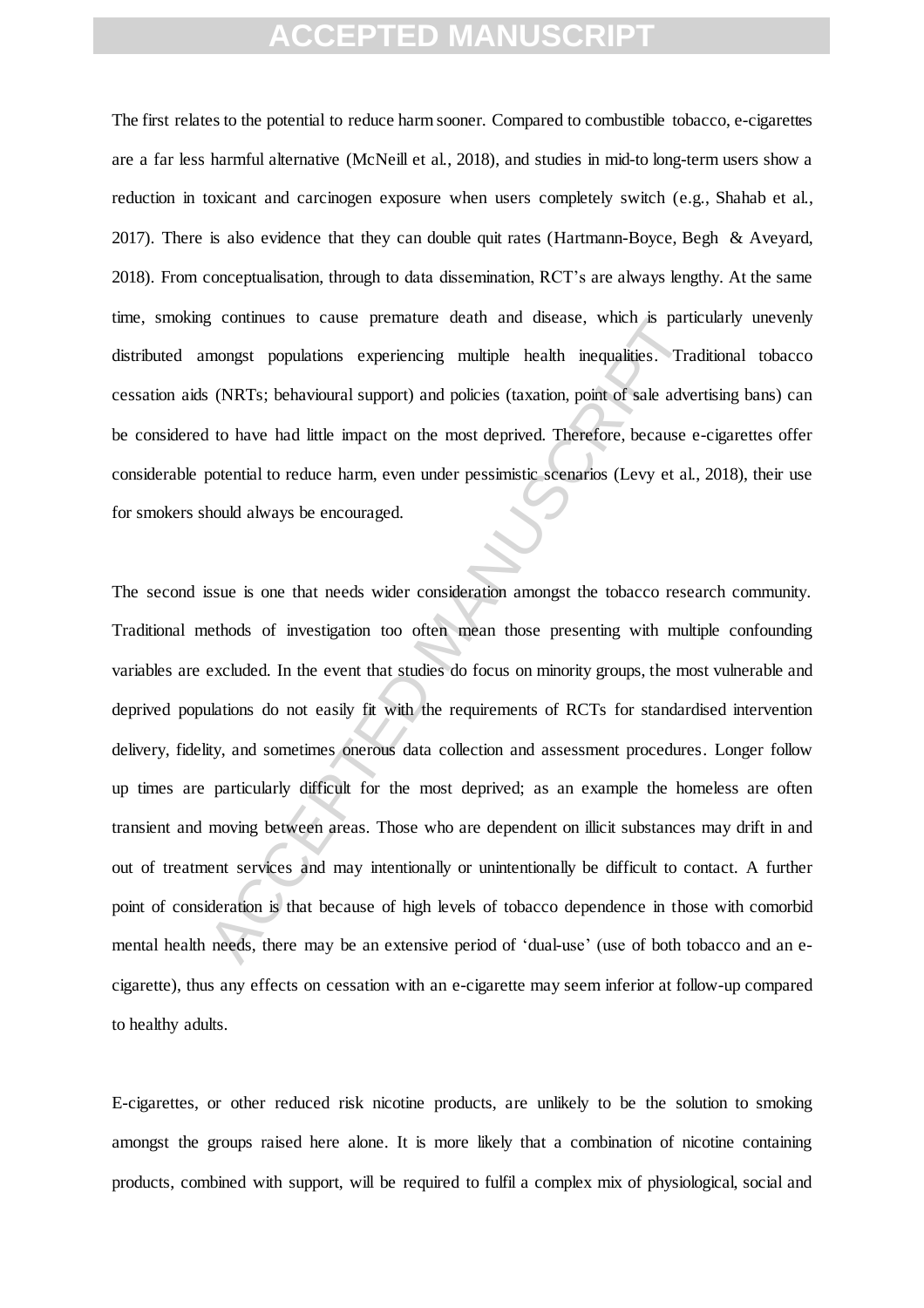ritualistic urges and desires. This may mean that many within health, medicine and research need to renegotiate their position on long-term nicotine use.

It may be considered unethical to expect those who are dependent on substances, have comorbid mental health difficulties and/or may not be securely housed to conform to the same protocols as those without such difficulties in order to quit tobacco. Poorer communities do not have the same freedom to 'buy and try' from the vast range of reduced risk products as those higher up the social economic scale, and as such can be considered more reliant on evidence being passed into health practice sooner. While research on the effectiveness of e-cigarettes as a tobacco cessation aid must continue, it is deeply misguided and perpetuates harm to not encourage their use for all smokers until we have this information. The public health approach of acting for the greater good to reduce harm should dominate over the short term principle of 'do no harm'. If the scientific community and policy makers overly focus on the so called 'gold standard' of RCT evidence, minority groups will not have their voices and needs heard, and will keep on smoking.

CCERS .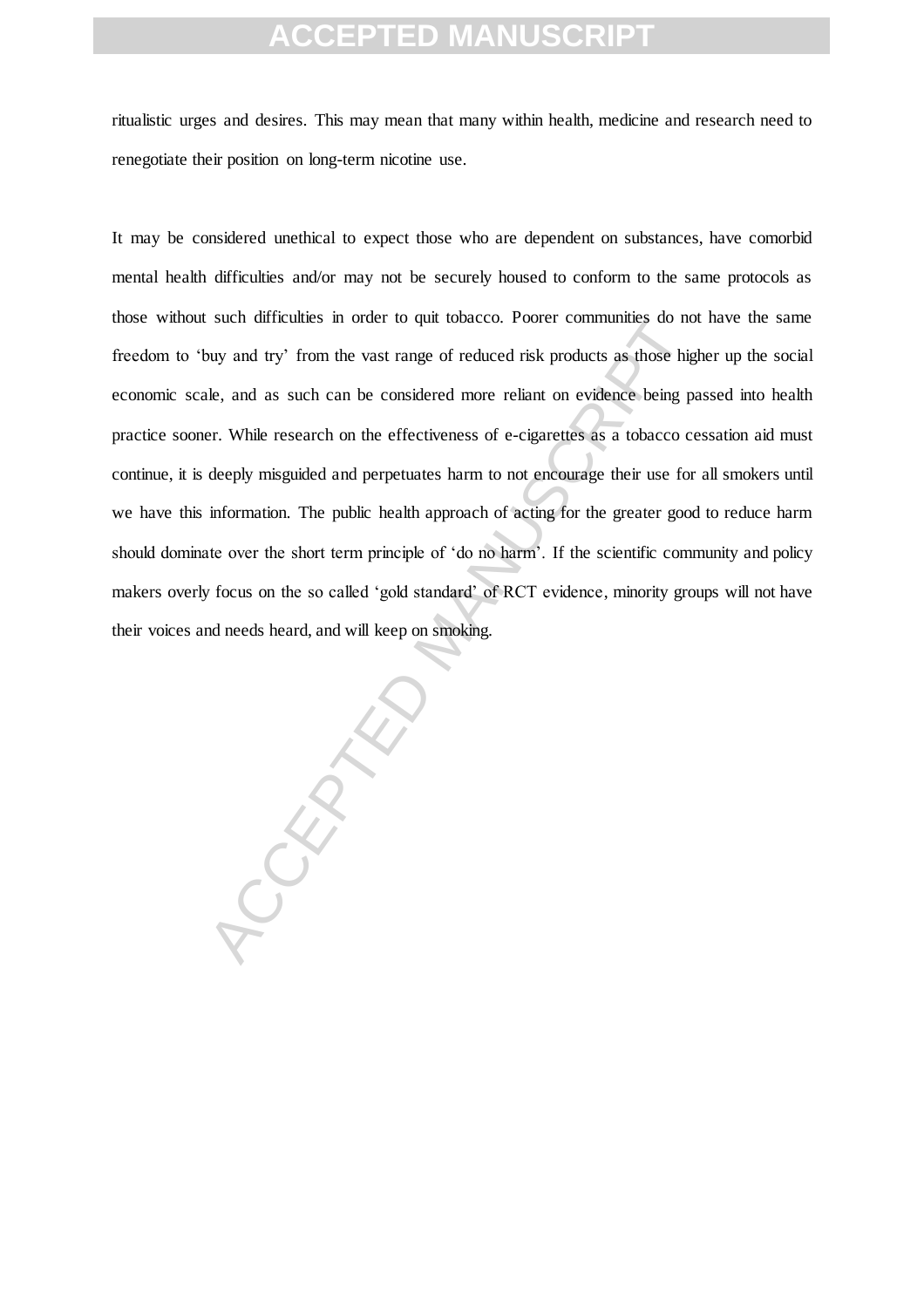#### **Conflict of interest:**

SC has provided expert consultancy to the Pacific Life Insurance group on tobacco and reduced risk product prevalence and use rates.

CN has no conflicts of interest.

CEPTED MANUSCRIPT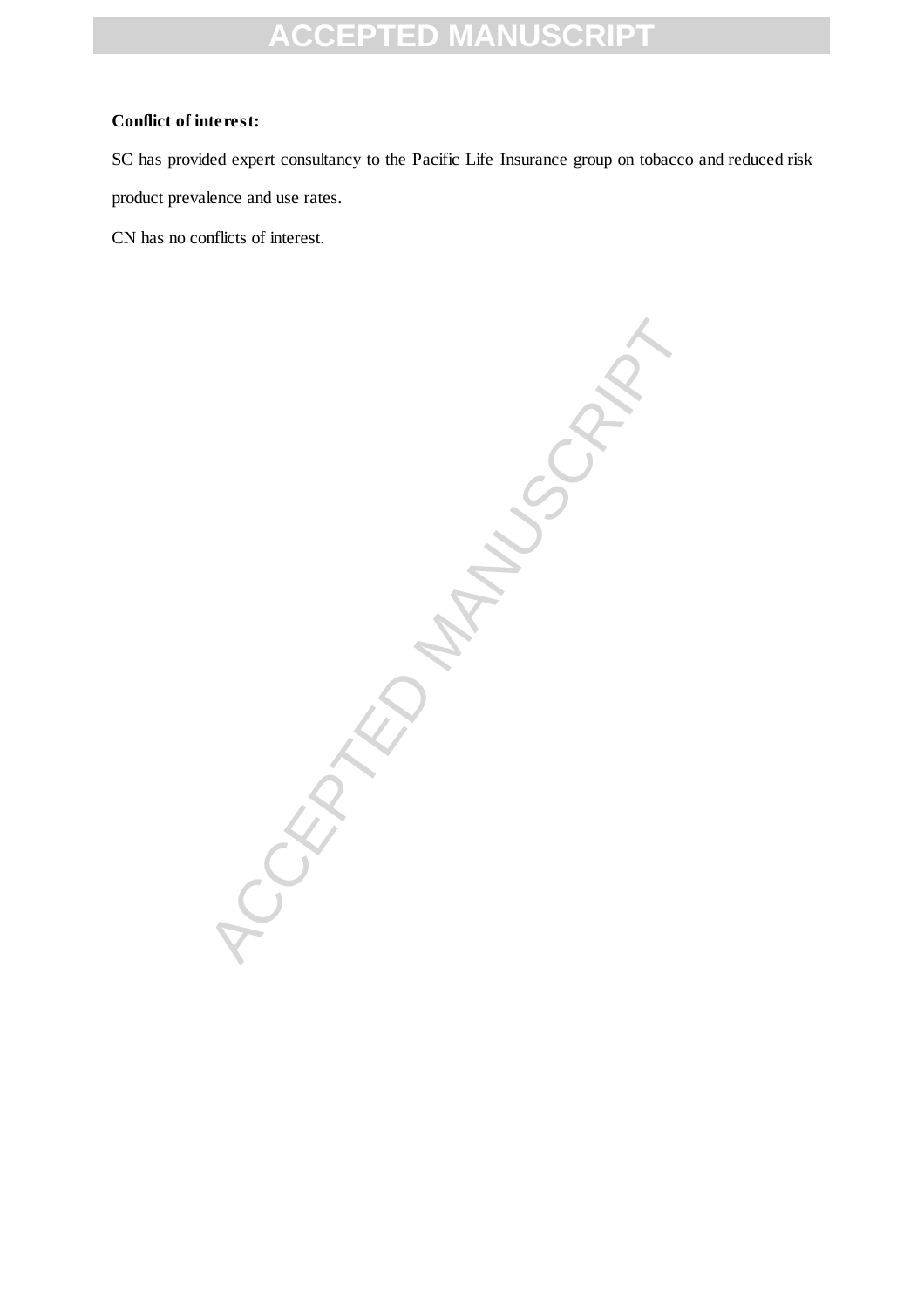### **ACEPTED MANUSCR**

#### References

Baggett, T. P., Campbell, E. G., Chang, Y., & Rigotti, N. A. (2016). Other tobacco product and electronic cigarette use among homeless cigarette smokers. *Addictive behaviors*, *60*, 124-130 Chang, C. K., Hayes, R. D., Perera, G., Broadbent, M. T., Fernandes, A. C., Lee, W. E., ... & Stewart,

R. (2011). Life expectancy at birth for people with serious mental illness and other major disorders from a secondary mental health care case register in London. *PloS one*, *6*(5), e19590.

Gentry, S., Craig, J., Holland, R., & Notley, C. (2017). Smoking cessation for substance misusers: A systematic review of qualitative studies on participant and provider beliefs and perceptions. *Drug and alcohol dependence*, *180*, 178-192.

Hartmann-Boyce, J., Begh, R., & Aveyard, P. (2018). Electronic cigarettes for smoking cessation. *BMJ: British Medical Journal (Online)*, *360*.

ialy inenal neadly called rease register in London. *Finos one*, 0(c), e19599.<br>
Taig, J., Holland, R., & Notley, C. (2017). Smoking cessation for substant<br>
view of qualitative studies on participant and provider beliefs an Kalkhoran, S., & Glantz, S. A. (2016). E-cigarettes and smoking cessation in real-world and clinical settings: a systematic review and meta-analysis. *The Lancet Respiratory Medicine*, *4*(2), 116-128. Levy, D. T., Borland, R., Lindblom, E. N., Goniewicz, M. L., Meza, R., Holford, T. R., ... & Abrams, D. B. (2018). Potential deaths averted in USA by replacing cigarettes with e-cigarettes. *Tobacco control*, *27*(1), 18-25.

McNeill, A., Brose, L. S., Calder, R., Bauld, L., & Robson, D. (2018). Evidence review of e-cigarettes and heated tobacco products 2018. *A report commissioned by Public Health England. London: Public Health England*, *6*.

Shahab, L., Goniewicz, M. L., Blount, B. C., Brown, J., McNeill, A., Alwis, K. U., ... & West, R. (2017). Nicotine, carcinogen, and toxin exposure in long-term e-cigarette and nicotine replacement therapy users: a cross-sectional study. *Annals of internal medicine*, *166*(6), 390-400.

Thurgood, S. L., McNeill, A., Clark-Carter, D., & Brose, L. S. (2016). A systematic review of smoking cessation interventions for adults in substance abuse treatment or recovery. *Nicotine & Tobacco Research*, *18*(5), 993-1001.

Twyman, L., Bonevski, B., Paul, C., & Bryant, J. (2014). Perceived barriers to smoking cessation in selected vulnerable groups: a systematic review of the qualitative and quantitative literature. *BMJ open*, *4*(12), e006414.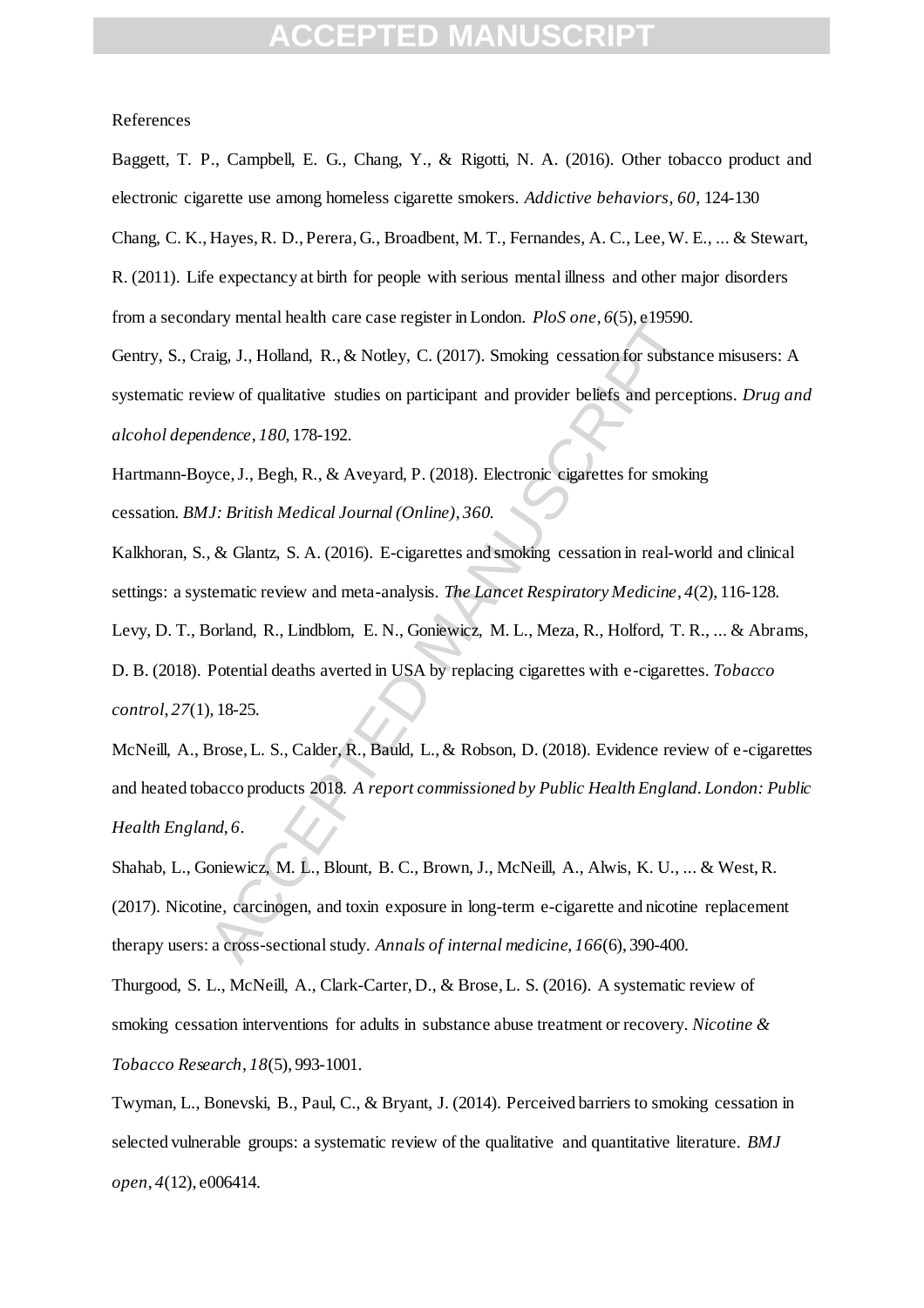ACCEPTED MANUSCRIPT